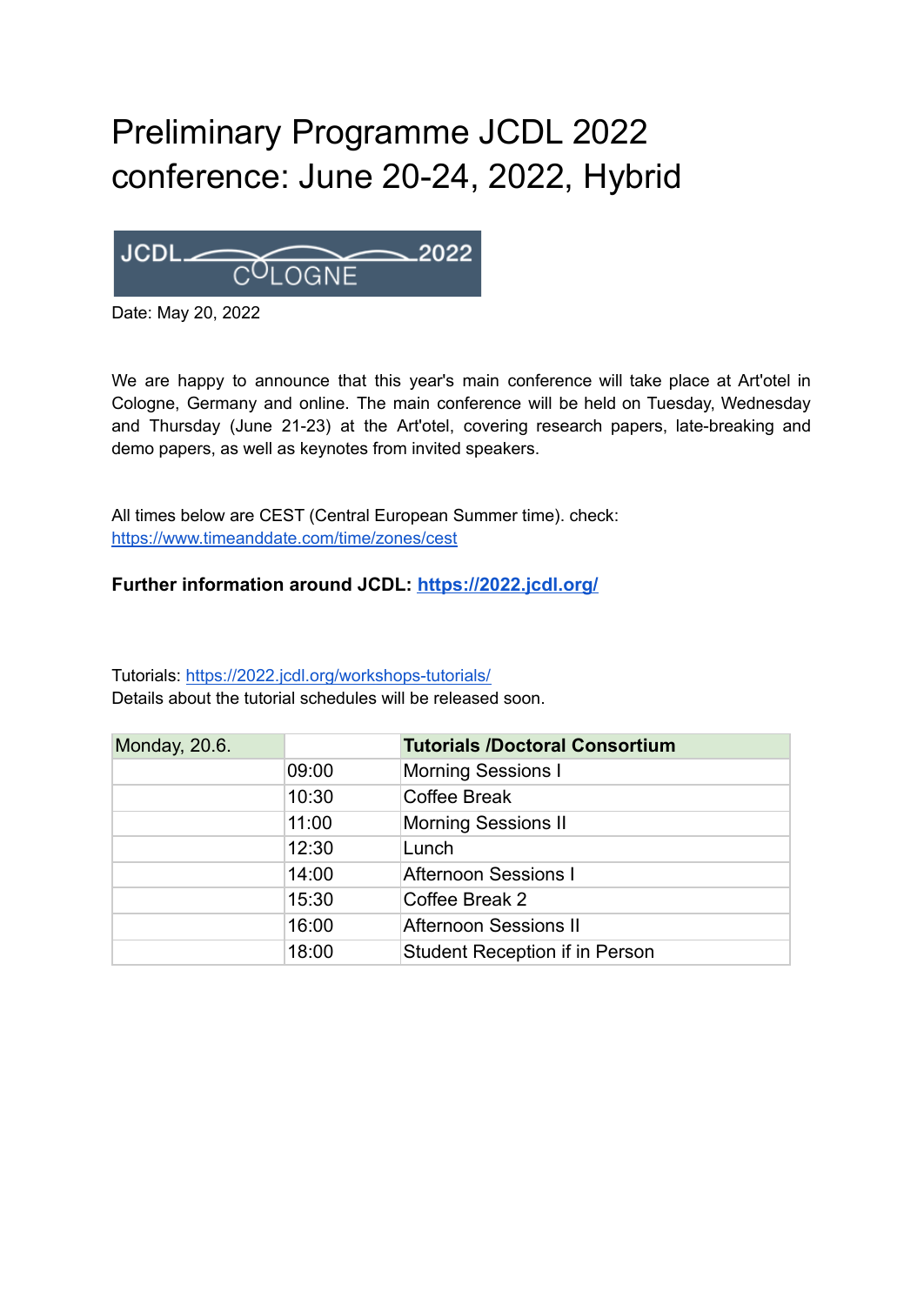| Tuesday, 21.6. | 09:00 | <b>Opening Main Conference</b>                                                                               |                                                                                                                                                                      |
|----------------|-------|--------------------------------------------------------------------------------------------------------------|----------------------------------------------------------------------------------------------------------------------------------------------------------------------|
|                | 09:30 | Daily Minute Madness                                                                                         |                                                                                                                                                                      |
|                | 10:00 | <b>Session 1: Natural Language</b><br><b>Processing</b>                                                      |                                                                                                                                                                      |
|                |       | Sotaro Takeshita, Tommaso Green, Niklas<br>Friedrich, Kai Eckert and Simone Paolo<br>Ponzetto                | X-SCITLDR: Cross-Lingual Extreme<br>Summarization of Scholarly Documents                                                                                             |
|                |       | Allard Oelen, Markus Stocker and Sören<br>Auer                                                               | TinyGenius: Intertwining Natural Language<br>Processing with Microtask Crowdsourcing for<br>Scholarly Knowledge Graph Creation                                       |
|                |       | Zeyd Boukhers and Azeddine Bouabdallah                                                                       | Vision and Natural Language for Metadata<br>Extraction from PDF Documents: A Multimodal<br>Approach                                                                  |
|                |       | David Krieger, Timo Spinde, Terry Ruas,<br>Juhi Kulshrestha and Bela Gipp                                    | A Domain-adaptive Pre-training Approach for<br>Language Bias Detection in News                                                                                       |
|                | 11:15 | Coffee Break 1                                                                                               |                                                                                                                                                                      |
|                | 11:45 | <b>Session 2: Information Retrieval &amp;</b><br><b>Access</b>                                               |                                                                                                                                                                      |
|                |       | Malte Ostendorff, Till Blume, Terry Ruas,<br>Bela Gipp and Georg Rehm                                        | Specialized Document Embeddings for<br>Aspect-based Similarity of Research Papers                                                                                    |
|                |       | Dwaipayan Roy, Zeljko Carevic and Philipp                                                                    | Studying Retrievability of Publications and                                                                                                                          |
|                |       | Mayr                                                                                                         | Datasets in an Integrated Retrieval System                                                                                                                           |
|                |       | Hermann Kroll, Florian Plötzky, Jan<br>Pirklbauer and Wolf-Tilo Balke                                        | What a Publication Tells You - Benefits of<br>Narrative Information Access in Digital Libraries                                                                      |
|                | 12:45 | Lunch                                                                                                        |                                                                                                                                                                      |
|                | 14:00 | Keynote I: Dania Bilal                                                                                       | Human-information Behavior and Interaction:<br>Envisioning a New Paradigm Shift                                                                                      |
|                | 15:00 | <b>Session 3: Search</b>                                                                                     |                                                                                                                                                                      |
|                |       | Yungi Li, Hanxiong Chen, Juntao Tan and<br>Yongfeng Zhang                                                    | <b>Causal Factorization Machine for Robust</b><br>Recommendation                                                                                                     |
|                |       | Sumanta Kashyapi and Laura Dietz                                                                             | Query-specific Subtopic Clustering                                                                                                                                   |
|                |       | Sourav Saha, Dwaipayan Roy and Mandar<br>Mitra                                                               | On Modifying Evaluation Measures to Deal with<br><b>Ties in Ranked Lists</b>                                                                                         |
|                | 15:55 | Coffee Break                                                                                                 |                                                                                                                                                                      |
|                | 16:30 | <b>Session 4: Web Archives</b>                                                                               |                                                                                                                                                                      |
|                |       | Helge Holzmann, Nick Ruest, Jefferson<br>Bailey, Alex Dempsey, Samantha Fritz,<br>Peggy Lee and Ian Milligan | ABCDEF - The 6 key features behind scalable,<br>multi-tenant web archive processing with ARCH:<br>Archive, Big Data, Concurrent, Distributed,<br>Efficient, Flexible |
|                |       | Martin Klein, Lyudmila Balakireva, Karolina<br>Holub, Drazenko Celjak and Ingeborg<br>Rudomino               | Investigating Bloom Filters for Web Archives<br>Holdings                                                                                                             |
|                |       | Yasith Jayawardana, Vikas G. Ashok and<br>Sampath Jayarathna                                                 | StreamingHub: Interactive Stream Analysis<br><b>Workflows</b>                                                                                                        |
|                | 17:30 | Invited Talk I: M. Nelson & H. Van De<br>Sompel                                                              | D-Lib Magazine pioneered Web-based<br><b>Scholarly Communication</b>                                                                                                 |
|                | 18:15 | <b>Break</b>                                                                                                 |                                                                                                                                                                      |
|                | 19:00 | <b>Welcome Reception</b>                                                                                     |                                                                                                                                                                      |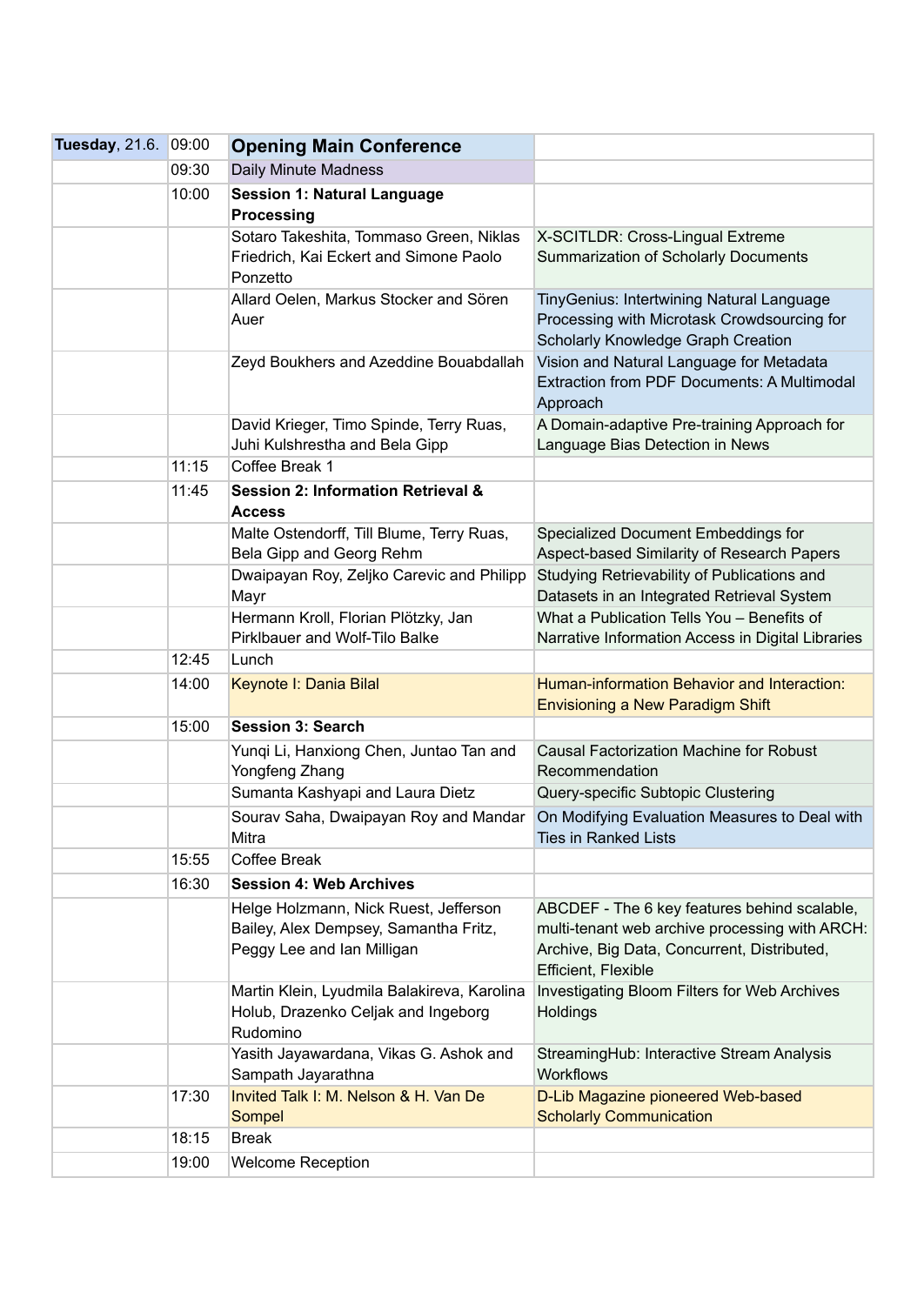| Wednesday,<br>22.6. | 09:00 | Daily Minute Madness                                                           |                                                                                                                                          |
|---------------------|-------|--------------------------------------------------------------------------------|------------------------------------------------------------------------------------------------------------------------------------------|
|                     | 09:30 | <b>Session 5: Citation Analysis</b>                                            |                                                                                                                                          |
|                     |       | Prajjwal Bhattarai, Mohammad<br>Ghassemi and Tuka Alhanai                      | Open-source Code Repository Attributes Predict<br>Impact of Computer Science Research                                                    |
|                     |       | Yusra Shakeel, Rand Alchokr, Jacob<br>Krüger, Thomas Leich and Gunter<br>Saake | Altmetrics and Citation Counts: An Empirical<br>Analysis of the Computer Science Domain                                                  |
|                     |       | Masaya Ohagi and Akiko Aizawa                                                  | Pre-trained Transformer-Based Citation<br><b>Context-Aware Citation Network Embeddings</b>                                               |
|                     | 10:25 | Coffee Break                                                                   |                                                                                                                                          |
|                     | 10:55 | <b>Session 6: Information Extraction</b>                                       |                                                                                                                                          |
|                     |       | Philipp Scharpf, Moritz Schubotz and<br><b>Bela Gipp</b>                       | Mining Mathematical Documents for Question<br>Answering via Unsupervised Formula Labeling                                                |
|                     |       | Xin Wei, Jian Wu, Kehinde Ajayi and<br>Diane Oyen                              | Visual Descriptor Extraction from Patent Figure<br>Captions: A Case Study of Data Efficiency<br>Between BiLSTM and Transformer           |
|                     | 11:30 | <b>Session 7: Digital Library Practises I</b>                                  |                                                                                                                                          |
|                     |       | Qian Wu, Chei Sian Lee and Dion<br>Hoe-Lian Goh                                | Asking for Help in Community<br>Question-Answering: The Goal-Framing Effect of<br>Question Expression on Response Networks               |
|                     |       | Allen Riddell                                                                  | Reliable Editions from Unreliable Components:<br><b>Estimating Ebooks from Print Editions Using</b><br>Profile Hidden Markov Models      |
|                     | 12:15 | Lunch                                                                          |                                                                                                                                          |
|                     | 13:30 | <b>Data/Demo Session Pitches</b>                                               |                                                                                                                                          |
|                     | 14:00 | <b>Datasets and Demos</b>                                                      | see next page for the complete list                                                                                                      |
|                     | 15:30 | Coffee Break                                                                   |                                                                                                                                          |
|                     | 16:00 | <b>Session 8: Users Studies</b>                                                |                                                                                                                                          |
|                     |       | Jiqun Liu and Chirag Shah                                                      | Leveraging User Interaction Signals and Task<br>State Information in Adaptively Optimizing<br><b>Usefulness-Oriented Search Sessions</b> |
|                     |       | Corinna Breitinger, Kay Herklotz, Tim<br>Flegelskamp and Norman Meuschke       | Recommending Research Papers to Chemists: A<br>Specialized Interface for Chemical Entity<br>Exploration                                  |
|                     |       | Orland Hoeber and Dale Storie                                                  | Information Seeking within Academic Digital<br>Libraries: A Survey of Graduate Student Search<br><b>Strategies</b>                       |
|                     |       | Tyler Brown and Jiqun Liu                                                      | A Reference Dependence Approach to<br><b>Enhancing Early Prediction of Session Behavior</b><br>and Satisfaction                          |
|                     | 17:15 | <b>Invited Talk II: Heike</b><br><b>Winschiers-Theophilus</b>                  | Bridging worlds: Indigenous knowledge in the<br>digital world                                                                            |
|                     | 19:30 | Conference Dinner                                                              |                                                                                                                                          |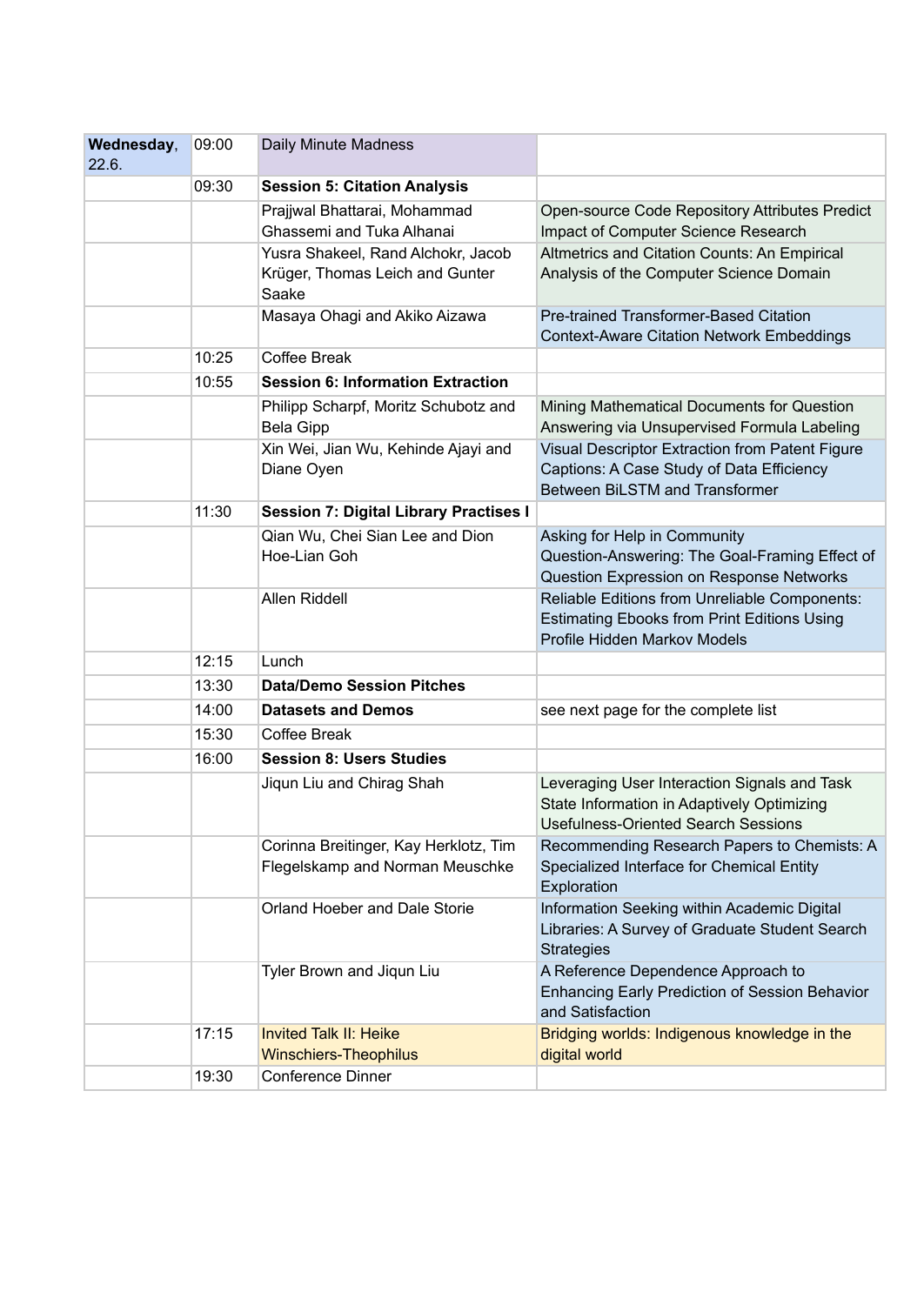## **List of Demos and Datasets**

| Matthew Yang, Siwen Yang and           | Integration of Text and Geospatial Search for Hydrographic          |
|----------------------------------------|---------------------------------------------------------------------|
| <b>Jimmy Lin</b>                       | Datasets Using the Lucene Search Library                            |
| Christin Katharina Kreutz, Martin      | SchenQL: A query language for bibliographic data with               |
| <b>Blum and Ralf Schenkel</b>          | aggregations and domain-specific functions                          |
| Shaurya Rohatgi, Douglas               | AMP: A High-Coverage Dataset of Scholarly Mentorship Inferred       |
| Downey, Daniel King and Sergey         | <b>from Publications</b>                                            |
| Feldman                                |                                                                     |
| <b>Yinlin Chen</b>                     | DevOps Practices in Digital Library Development                     |
| Piotr Rychlik, Małgorzata              | TermoPL - a tool for extracting and clustering domain related       |
| <b>Marciniak and Agnieszka</b>         | terms                                                               |
| Mykowiecka                             |                                                                     |
| Lozana Rossenova, Zoe                  | Collaborative annotation and semantic enrichment of 3D media: A     |
| Schubert, Richard Vock, Lucia          | <b>FOSS toolchain</b>                                               |
| Sohmen, Lukas Günther, Paul            |                                                                     |
| Duchesne and Ina Blümel                |                                                                     |
| Janete Saldanha Bach,                  | The hurdles of current data citation practices and the adding-value |
| <b>Claus-Peter Klas and Peter</b>      | of providing PIDs below study level                                 |
| <b>Mutschke</b>                        |                                                                     |
| Thanasis Vergoulis, Serafeim           | BIP! Scholar: A Service to Facilitate Fair Researcher Assessment    |
| Chatzopoulos, Kleanthis Vichos,        |                                                                     |
| Ilias Kanellos, Andrea Mannocci,       |                                                                     |
| Natalia Manola and Paolo               |                                                                     |
| Manghi                                 |                                                                     |
| Ming Jiang, Ryan C. Dubnicek,          | A Prototype Gutenberg-HathiTrust Sentence-level Parallel Corpus     |
| <b>Glen Worthey, Ted Underwood</b>     | for OCR Error Analysis: Pilot Investigations                        |
| and J. Stephen Downie                  |                                                                     |
| Kamal Kaushik, Tirthankar              | HedgePeer: A Dataset for Uncertainty Detection in Peer Reviews      |
| <b>Ghosal and Valia Kordoni</b>        |                                                                     |
| Bhanuka Mahanama, Lyudmila             | Memento Validator: A toolset for Memento compliance testing         |
| Balakireva, Sampath Jayarathna,        |                                                                     |
| <b>Michael Nelson and Martin Klein</b> |                                                                     |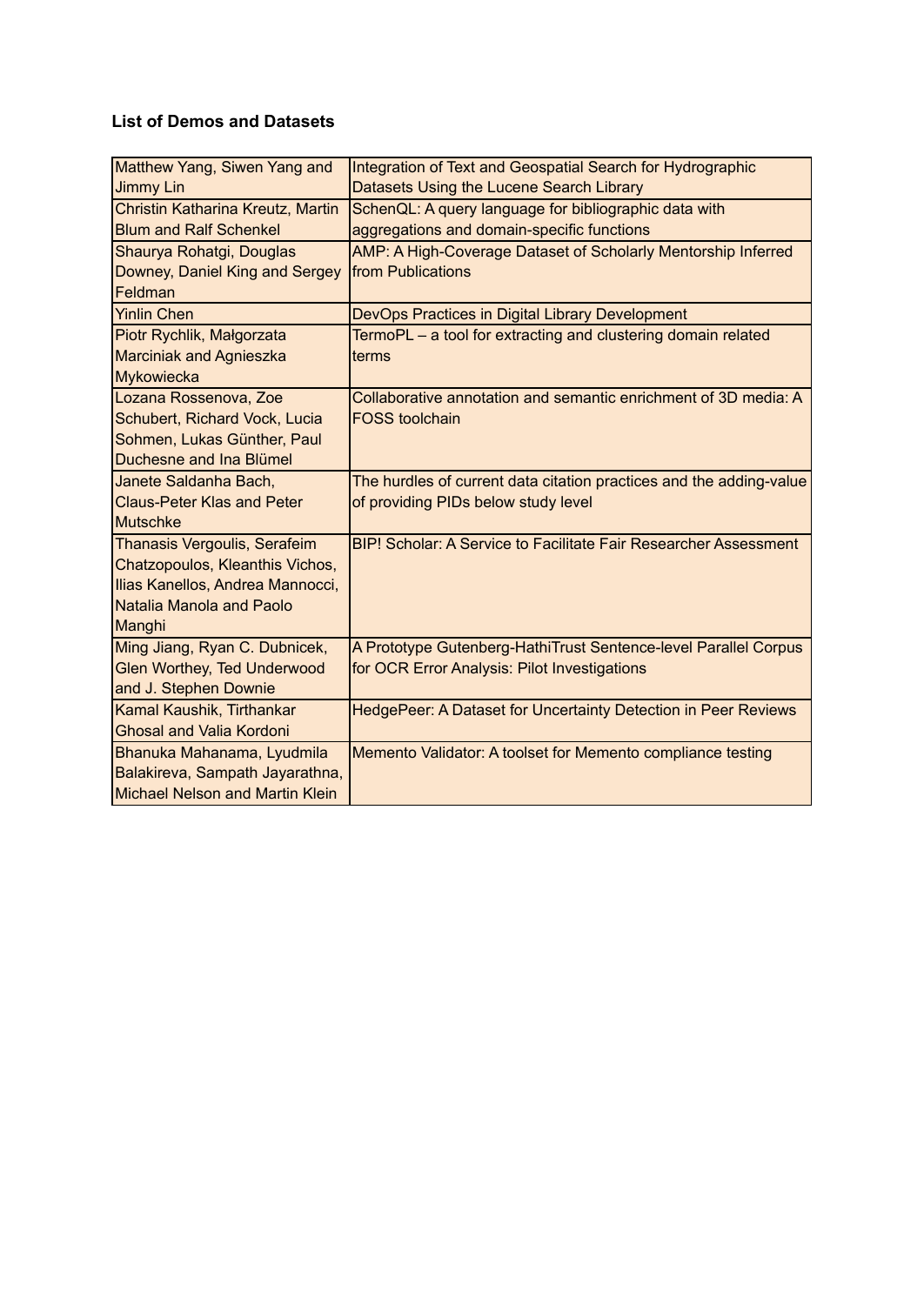| Thursday,<br>23.6. | 09:00                                                              | Daily Minute Madness                                                                           |                                                                                                                                                      |
|--------------------|--------------------------------------------------------------------|------------------------------------------------------------------------------------------------|------------------------------------------------------------------------------------------------------------------------------------------------------|
|                    | 09:30                                                              | <b>Session 9: Academic</b><br><b>Practises I</b>                                               |                                                                                                                                                      |
|                    |                                                                    | Shan Liu, Hongkan Chen and Yi<br>Bu                                                            | Comparing different perspectives of<br>characterizing interdisciplinarity of<br>scientific publications: Author vs.<br>publication perspectives      |
|                    |                                                                    | Chifumi Nishioka, Michael<br>Färber and Tarek Saier                                            | The Influence of Author Affiliations on<br><b>Preprint Citation Count</b>                                                                            |
|                    |                                                                    | Sandeep Kumar, Hardik Arora,<br><b>Tirthankar Ghosal and Asif</b><br>Ekbal                     | DeepASPeer: Towards an Aspect-level<br>Sentiment Controllable Framework for<br><b>Decision Prediction in Peer Reviews</b>                            |
|                    | 10:30                                                              | <b>Coffee Break</b>                                                                            |                                                                                                                                                      |
|                    | 11:00                                                              | <b>Session 10: Academic</b><br><b>Practises II</b>                                             |                                                                                                                                                      |
|                    |                                                                    | Yuerong Hu, Zoe LeBlanc, Jana<br>Diesner, Ted Underwood, Glen<br>Worthey and J. Stephen Downie | <b>Complexities Associated with</b><br>User-generated Book Reviews in Digital<br>Libraries: Temporal, Cultural, and Political<br><b>Case Studies</b> |
|                    |                                                                    | Jing Ren, Yajie Shi, Adrian<br>Shatte, Xiangjie Kong and Feng<br>Xia                           | The Significance and Impact of Winning<br>an Academic Award: A Study of Early<br><b>Career Academics</b>                                             |
|                    |                                                                    | <b>Gustavo Fernandes and Pedro</b><br>Vaz-de-Melo                                              | Between Acceptance and Rejection:<br>Challenges for an Automatic Peer Review<br>Process                                                              |
|                    | 12:30                                                              | Lunch                                                                                          |                                                                                                                                                      |
|                    | 14:00<br><b>Session 11: Digital Library</b><br><b>Practises II</b> |                                                                                                |                                                                                                                                                      |
|                    |                                                                    | Arthur Brack, Anett Hoppe,<br>Pascal Buschermöhle and Ralph<br>Ewerth                          | Cross-Domain Multi-Task Learning for<br>Sequential Sentence Classification in<br><b>Research Papers</b>                                              |
|                    |                                                                    | Carolin Keller, Tamara Heck and<br>Marc Rittberger                                             | Is one source enough? The effects of<br>literature databases on the outcomes of<br>systematic reviews                                                |
|                    |                                                                    | Hermann Kroll, Jan Pirklbauer,<br>Florian Plötzky and Wolf-Tilo<br><b>Balke</b>                | A Library Perspective on<br>Nearly-Unsupervised Information<br><b>Extraction Workflows in Digital Libraries</b>                                      |
|                    | 15:00                                                              | Keynote II: York Sure-Vetter                                                                   | <b>German National Research Data</b><br>Infrastructure (NFDI) - Structure and<br>Perspective                                                         |
|                    | 16:00                                                              | <b>Closing Main Conference</b>                                                                 |                                                                                                                                                      |